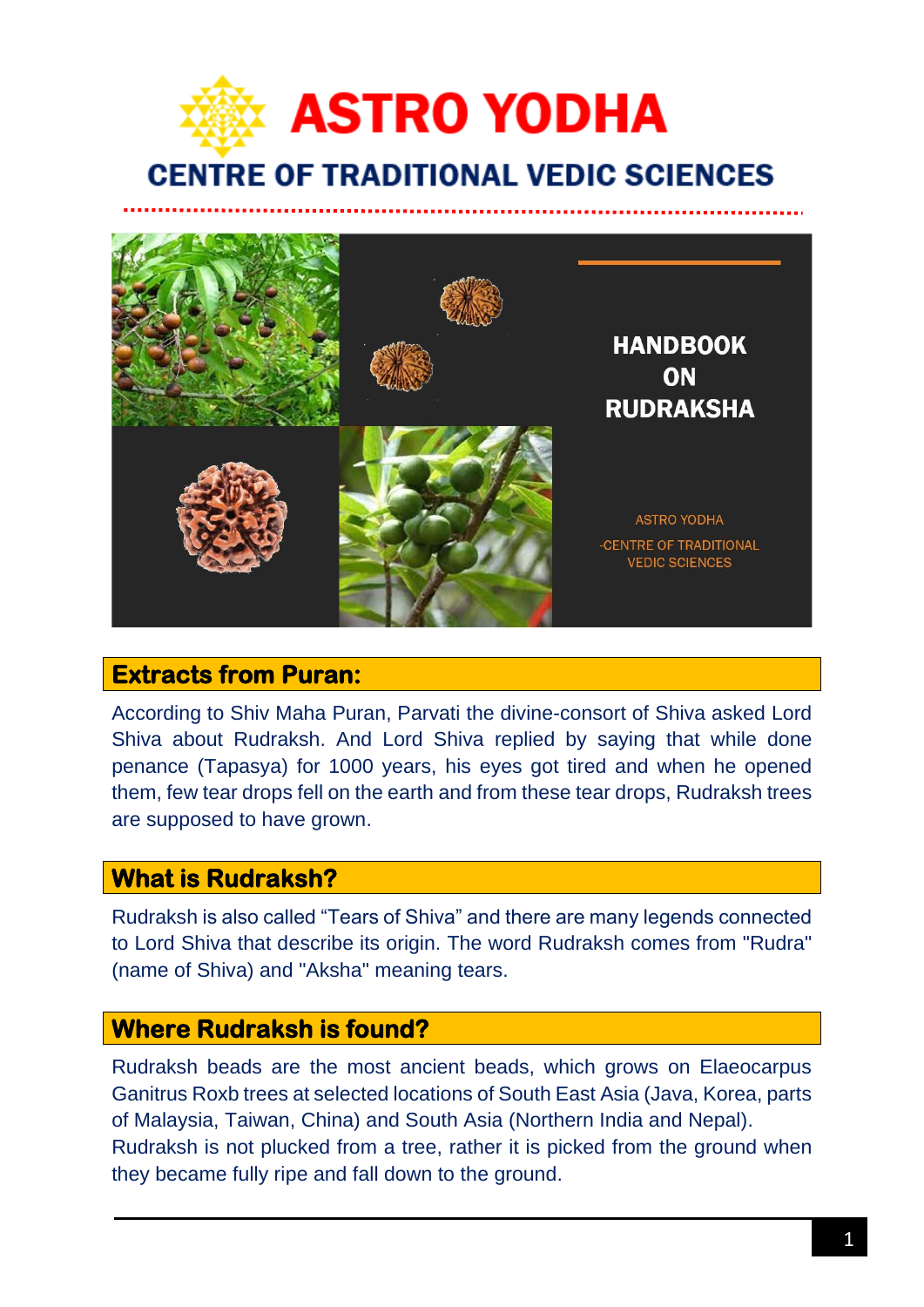

# **What are the benefits of wearing Rudraksh?**

- It supports and maintain physical and mental balance. Its curative properties have been utilized worldwide for a number of physical, mental and psychosomatic illnesses.
- It enhances one's spiritual growth.
- It has powerful Electromagnetic properties in controlling stress, blood pressure, improves blood flow and circulation.
- It has also been recognized in Ayurveda due to its medicinal uses.

### **Who can wear Rudraksh?**

It can be worn by any person, irrespective of gender, cultural, ethnic, geographical or religious background. However, for children's below 8 years of age, Rudraksh should only be worn upon recommendation of a spiritual guru or a Jyotisha or an expert in Traditional Vedic Sciences from AstroYodha – Centre of Traditional Vedic Sciences.

### **What is the relevance of bead size of Rudraksh?**

There is no special relevance of bead size except while using it for wearing it around neck. Small beads Rudraksh Mala can be worn around the neck easily and can be handy also whereas long size bead would be bulky and may not be comfortable to all, except for spiritual seekers.

Another relevance of small size beads is that it is costly as compared to large size beads because of its rare availability.

### **When shall Rudraksh be purchased and worn/ used by a native?**

Rudraksh shall be purchased and worn by a person at the date and time advised by a Spiritual Guru or a Jyotisha or an expert in Traditional Vedic Sciences from AstroYodha – Centre of Traditional Vedic Sciences.

## **How Rudraksh shall be worn?**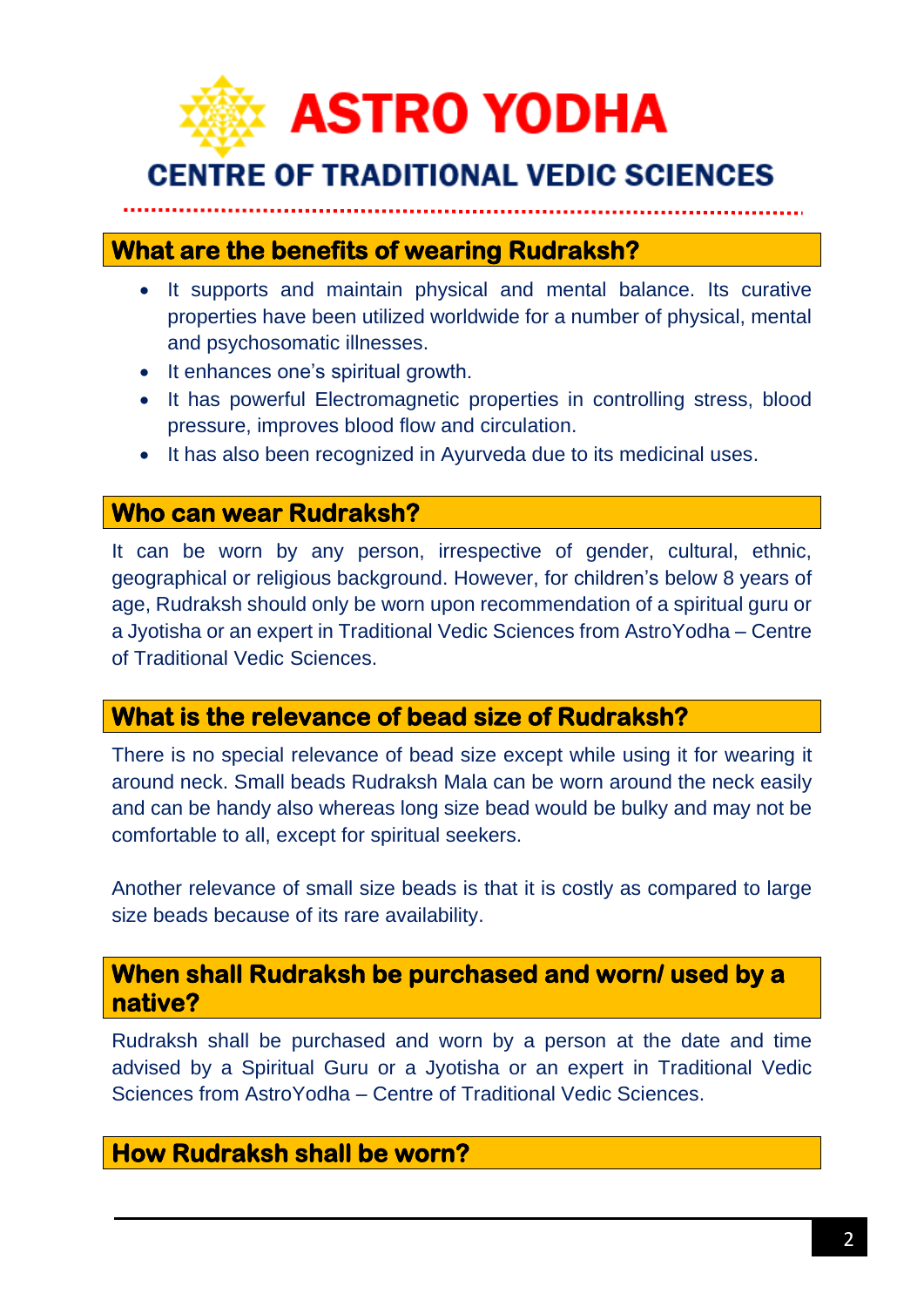

Rudraksh shall be worn with the additional bead position touching your cheat/ heart. Do not put the additional bead behind your neck as it represents the Guru in our Jyotisha; and Guru should always be in the heart and not behind neck.

## **Can Rudraksh be worn every time?**

Yes, Rudraksh mala can be worn all the time. You can even wear it when you sleep or shower.

# **How to store a Rudraksh in Home if not being used?**

Rudraksh should be stored / kept in silk cloth or copper vessel preferably in your Puja room. You can also cover it under the mud/ soil

## **Can I share my Rudraksh with another person?**

No, Rudraksh should not be shared with any other person even your own family members.

### **How to prevent Rudraksh from getting damaged or being ineffective?**

- Rudraksh gets damaged when you wear it at the time of taking shower with hot / Luke warm water as it will become brittle and will crack after sometime. Even use of chemical soaps/ lotion on the body at the time of wearing Rudraksh will damage the Rudraksh. So, it is advisable to avoid using Rudraksh while taking bath with hot water and using chemical soaps.
- If Rudraksh is not used and kept on a cement floor for a full 48-day mandala or longer, then it will lose its effectiveness.

# **How to deal with Rudraksh which is ineffective?**

- These Rudraksh should be should be buried in the soil, if possible, or offered to a body of water, like a river or a well.
- Do not recondition the Rudraksh as it will not be effective.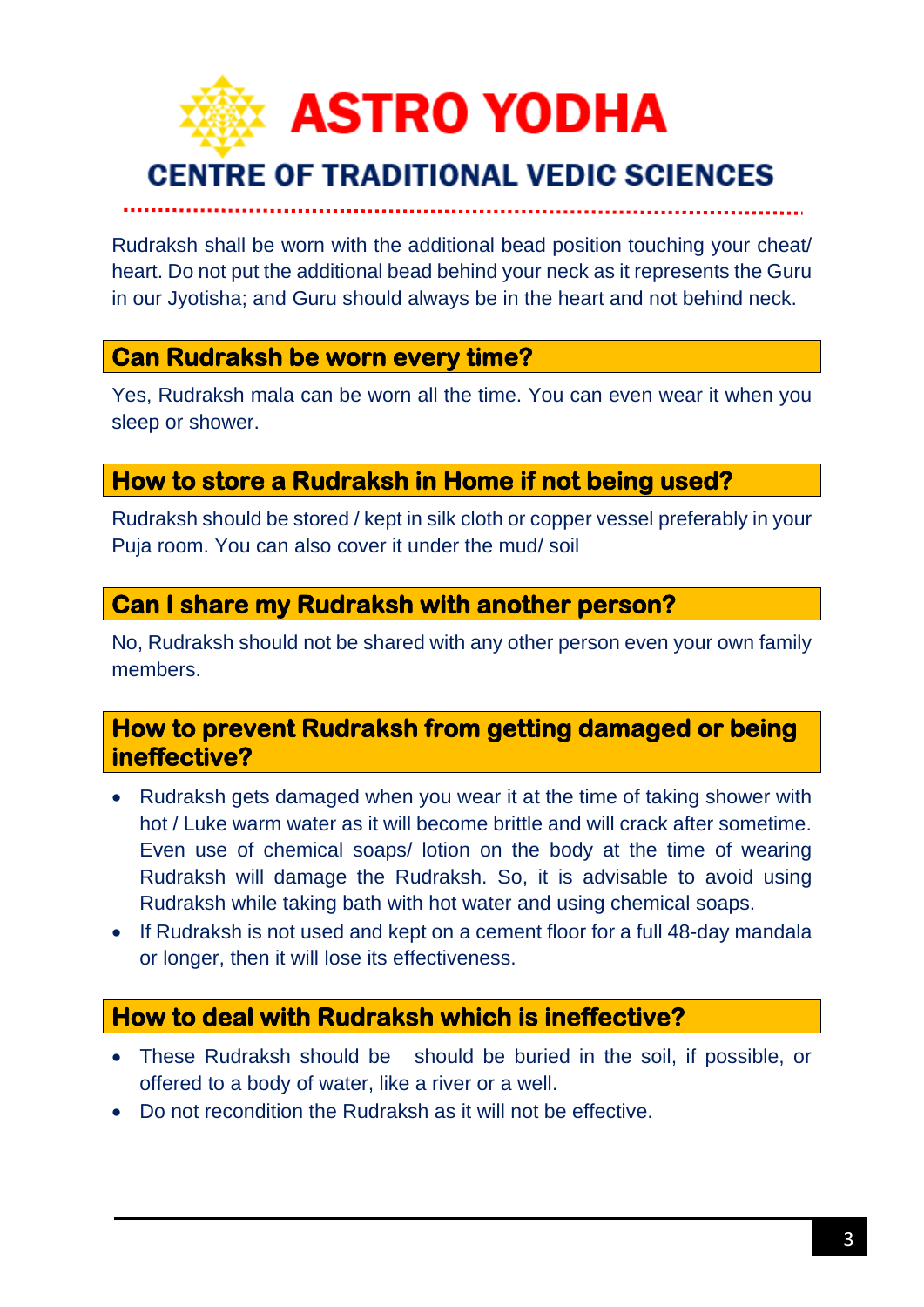

**How to condition and energise a new Rudraksh or a Rudraksh which you are wearing or using it?** 

When you receive a new Rudraksh, then always condition it by using the follow the process:

- Soak it in pure cow ghee for 24 hours and after that
- Soak it in full fat cow milk for another 24 hours.
- Take out the bead and Cover the Rudraksh with Vibhuti so that excess oil content or smell is removed from the Rudraksh.
- Finally, wash it with Water or Ganga Jal, if available; and wipe the beads with a clean cloth.

For energising the same, follow the advice of an expert from AstroYodha – Centre of Traditional Vedic Sciences and/or chant the mantra Aum Namah Shivaye for 108 times while keeping the Rudraksh in Right hand palm and covering it with your left-hand palm.

After this, you can re-wear it and continue using it.

Please note that the used ghee / used milk / used gangajal and used Vibhuti should only be used as plant food and dispersed in the plant pot in your home. Do not consume or throw it in drain or at any other place.

## **How to condition and energise a Rudraksh which you are wearing or using it?**

Rudraksh should be conditioned in every 6 months and you should follow the following process which is similar to those mentioned above:

- Soak it in pure cow ghee for 24 hours and after that
- Soak it in full fat cow milk for another 24 hours.
- Take out the bead and Cover the Rudraksh with Vibhuti so that excess oil content or smell is removed from the Rudraksh.
- Finally, wash it with Water or Gangajal, if available; and wipe the beads with a clean cloth.